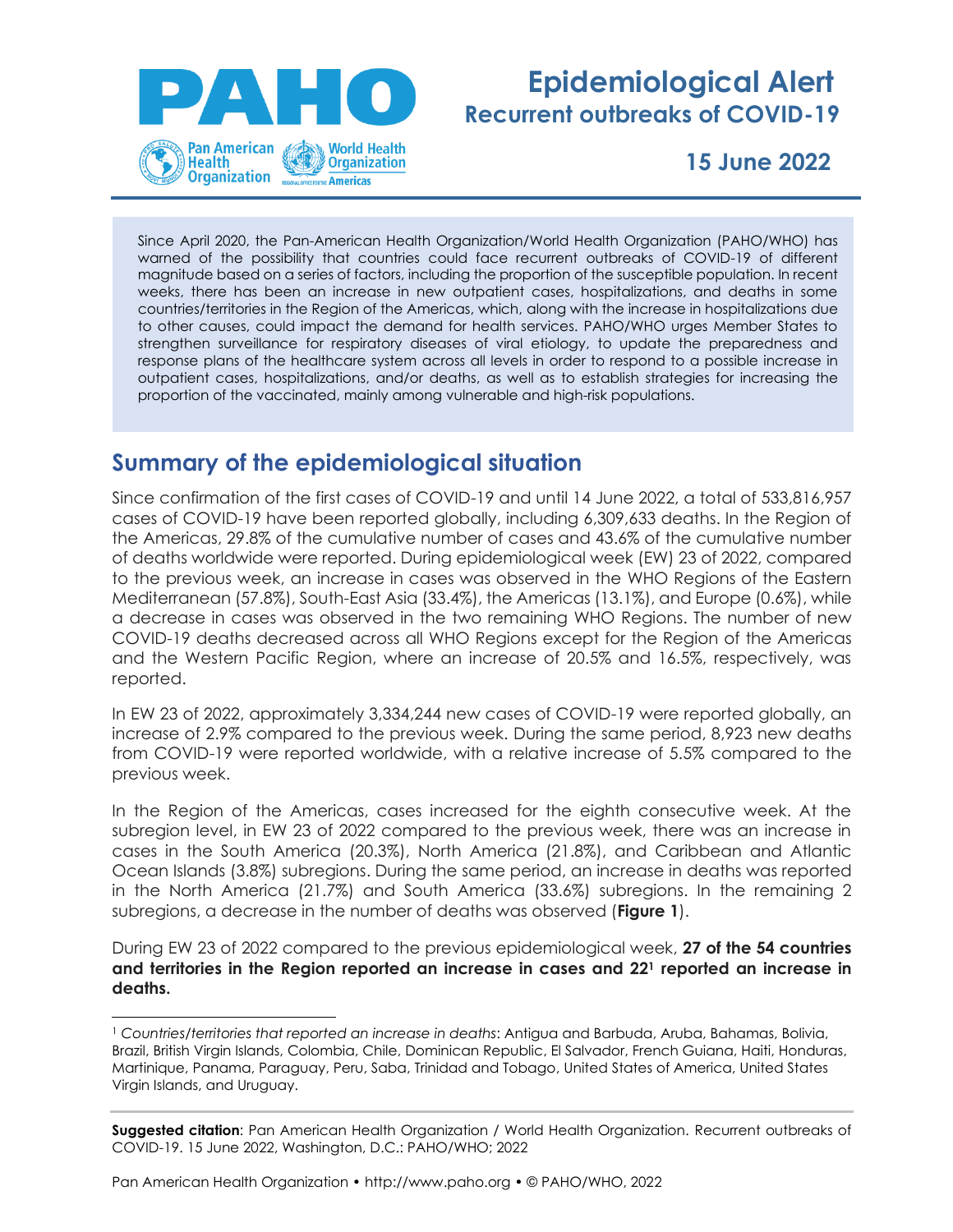Among 34 countries/territories of the Region with available data2, **hospitalizations for COVID-19 increased in 15<sup>3</sup> countries and territories** during EW 23 compared to the previous week. Among 26 countries and territories with available data2, **intensive care unit (ICU) admissions for COVID-19 increased in 10<sup>4</sup> countries and territories.**

**Figure 1**. Distribution of COVID-19 cases and deaths by subregion and epidemiological week (EW) of report. Region of the Americas. EW 1 of 2020 to EW 23 of 2022.



- New deaths **North America Contral America Caribbean and Atlantic Ocean Islands North America** 

**Source:** WHO Coronavirus (COVID-19) data reproduced by PAHO/WHO. Accessed 14 June 2022. Available at: <https://covid19.who.int/info/>

**Figure 2** shows the proportion of COVID-19 cases, hospitalizations, and deaths by age group in the subregions of the Region of the Americas, stratified by month of symptom onset. Since the emergence of the variant of concern (VOC) Omicron in December 2021, a change in the pattern of the affected age groups has been observed compared to previous periods during which the circulation of other VOCs predominated. In all 4 subregions, a higher proportion of hospitalizations and deaths is observed among adults aged 60 to 79 years and older than 80 years. Regarding hospitalizations for COVID-19, an initial increase in hospitalizations among the age group of 0 to 19-year-olds is also observed.

- 2 -

<sup>2</sup> Information available on the websites of the countries/territories in the Region of the Americas.

<sup>3</sup> *Countries/territories that reported an increase in hospitalizations:* Anguilla, Antigua and Barbuda, Bahamas, Belize, Chile, the Dominican Republic, French Guiana, Guadeloupe, Guyana, Jamaica, Panama, Peru, Puerto Rico, Saint Pierre and Miquelon, and the United States of America.

<sup>4</sup> *Countries/territories* that reported an increase in ICU admissions: Chile, Colombia, the Dominican Republic, Ecuador, Guadeloupe, Martinique, Saint Lucia, Suriname, the United States of America, and Uruguay.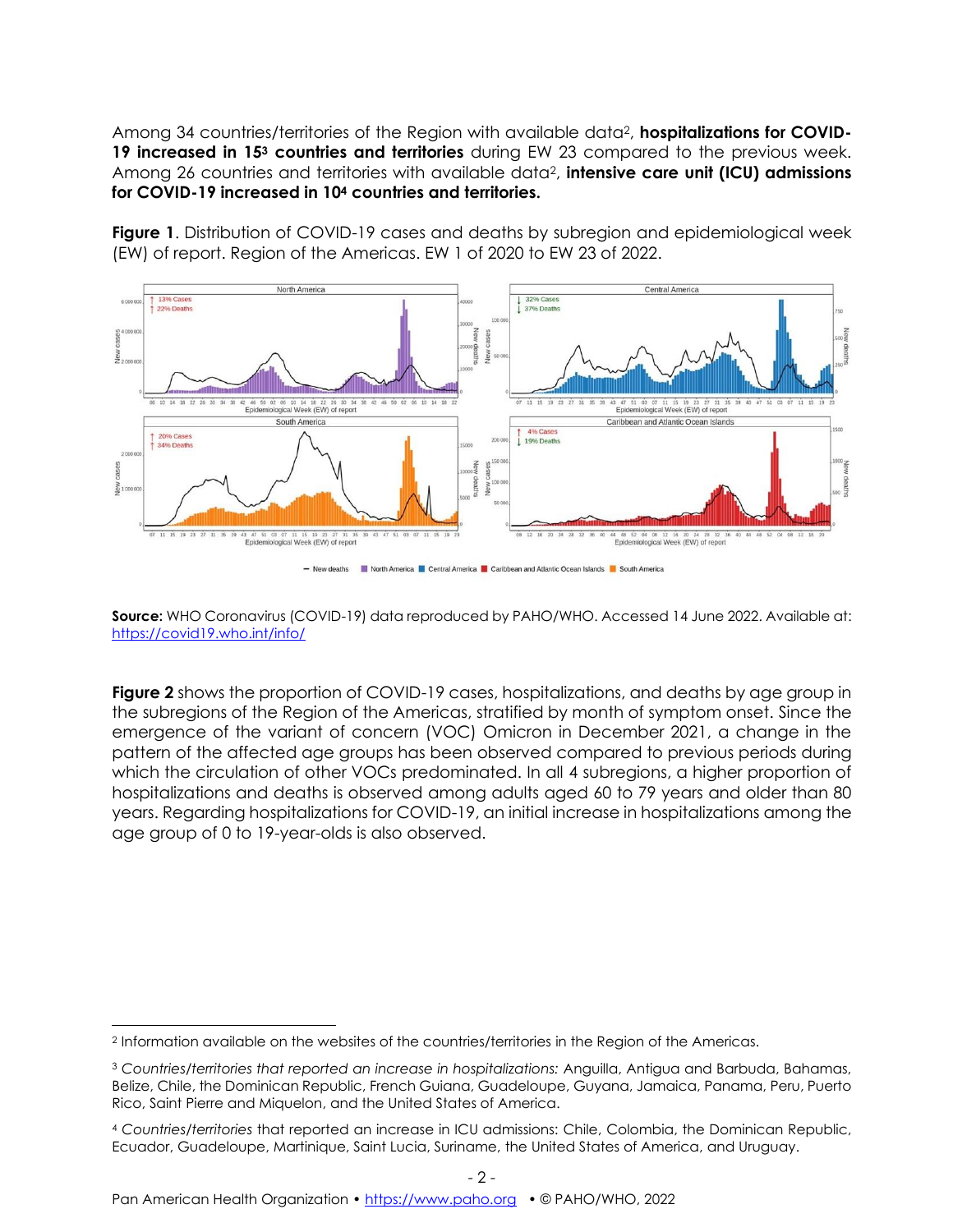**Figure 2.** Distribution of COVID-19 hospitalizations and deaths by age group and subregion. Region of the Americas. January 2020 to May 2022.



**Source:** WHO Coronavirus (COVID-19) data reproduced by PAHO/WHO. Accessed 10 June 2022. Available at:<https://covid19.who.int/info/>

# **Variants of Concern**

WHO, in collaboration with authorities, institutions, and researchers from the Member States, systematically analyzes and evaluates whether SARS-CoV-2 variants alter transmission or characteristics of the disease, or affect the efficacy of vaccines, treatments, or the diagnostic values of laboratory tests.

Variants of concern (VOC), variants of interest (VOI), and variants under monitoring (VUM) are regularly assessed for the risk for global public health. These established classifications of SARS-CoV-2 variants are reviewed and adjusted as necessary, to make timely visible changes in the evolution of the SARS-CoV-2 virus that could have public health implications. The classification criteria and the list of circulating variants are available at: [https://bit.ly/3xHyBKo.](https://bit.ly/3xHyBKo) **PAHO/WHO urges Member States to investigate and report emerging variants and their impact.**

VOC Omicron remains the dominant variant circulating globally, accounting for almost all sequences registered in GISAID in the last 30 days. Due to minimal circulation of VOC Delta among the sequences submitted to GISAID in the past three months, VOC Delta was categorized by the WHO as a "Previously Circulating VOC", as were previously circulating VOC Alpha, Beta, and Gamma. However, it is important to note that this does not imply that previously circulating VOCs may not re-emerge in the future; therefore, WHO will continue to monitor the available data (1).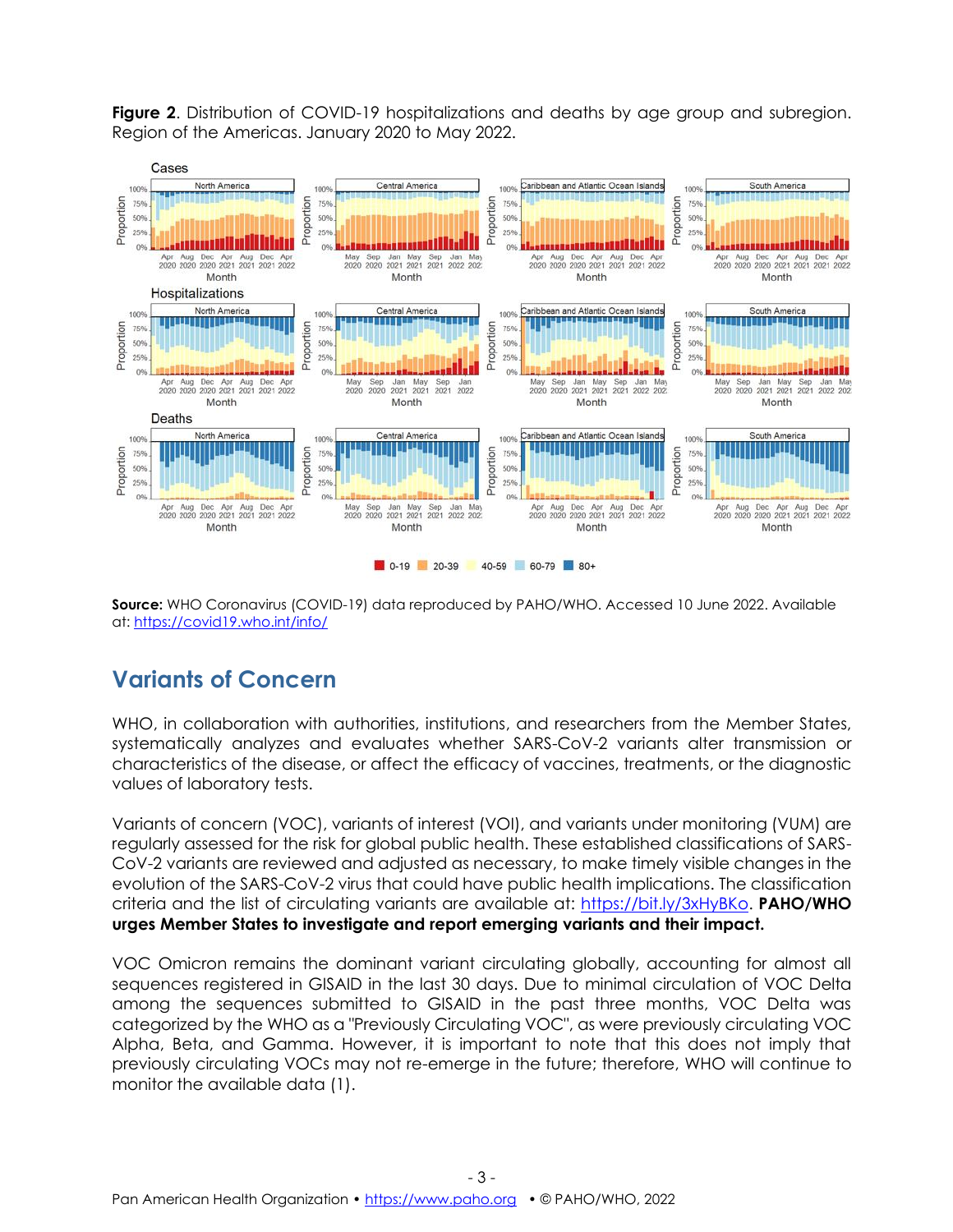In the Region of the Americas, since January 2022, VOC Omicron became the predominant VOC in the Region, as well as in all the other WHO Regions (**Figure 3**).

**Figure 3.** Distribution of SARS-CoV-2 variants of concern and variants of interest. Region of the Americas. January 2021 to June 2022.



Source: GISAID. Available at: [https://bit.ly/3qA9nXI.](https://bit.ly/3qA9nXI) Accessed 14 June 2022.

#### *VOC Omicron Sublineages*

As of EW 20 of 2022, the BA.2 sublineage of VOC Omicron and its descendant lineages are declining but remain dominant (**Figure 4**). Globally, the prevalence of the BA.2.12.1, BA.5, and BA.4 sublineages are increasing.

Since EW 15 of 2022, the BA.2.12.1 sublineage presented with an upward trend, reaching a prevalence of 27.3% during EW 20, mainly attributed to a rapid increase in the Region of the Americas and specifically related to records from the United States of America, which represent 94.2% of the records of the BA.2.12.1 sublineage in the Region of the Americas.

As of EW 20 of 2022, the **BA.5 and BA.4 sublineages** also showed an increase in records and, during EW 22, they represented 14% and 7.3% of the circulating variants, respectively. The evidence that has been obtained with information from several countries indicates that, currently, there is no greater severity of the disease associated with the BA.5 and BA.4 sublineages compared to the other circulating lineages. So far, no evidence is available on the severity of disease associated with the BA.2.12.1 sublineage (1).

During EW 22 of 2022, the countries that registered the highest proportion of genomic sequences on the GISAID platform were: the United States of America (28.6%), Denmark (26.7%), the United Kingdom (24%), and Belgium (5.5%).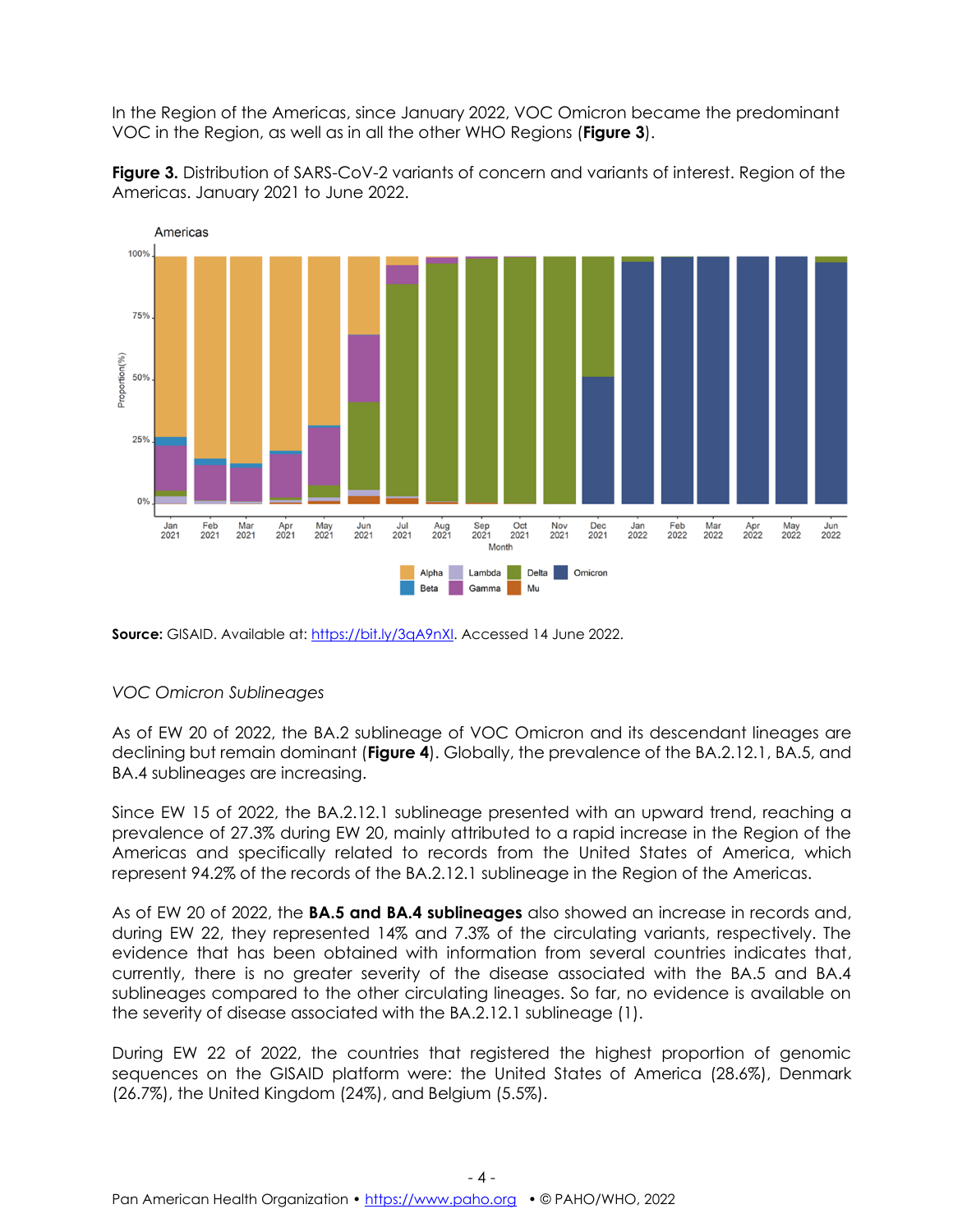



**Source:** GISAID. Available at: [https://bit.ly/3qA9nXI.](https://bit.ly/3qA9nXI) Accessed 8 June 2022.

#### *SARS-CoV-2 Recombinant variants*

Some of the recombinant SARS-CoV-2 variants detected in early 2022, including known VOC recombinants, had characteristics indicative of a potential for increased transmissibility; however, this did not translate into their widespread dissemination.

The number of recombinant SARS-CoV-2 sequences registered in GISAID that were being monitored by WHO or that showed an initial increase in the number of reported sequences (XE, XD, and XF) continues to decrease on a weekly basis; during EW 22, it represented <0.4% of the recorded sequences.

### **COVID-19 Vaccination**

In the Region of the Americas, the North America and South America subregions reported a higher proportion of people vaccinated with the first dose (72%-75%), second dose (>60%), and third dose (37%-40%) compared to the Central America and the Caribbean and Atlantic Ocean Islands subregions (**Figure 5**).

PAHO/WHO recommends that Member States continue efforts to increase the proportion of people vaccinated for COVID-19, especially in the countries/territories in the Central America and the Caribbean and Atlantic Ocean Islands subregions that have a lower proportion of persons vaccinated (**Figure 5**) and prioritizing vulnerable and high-risk populations.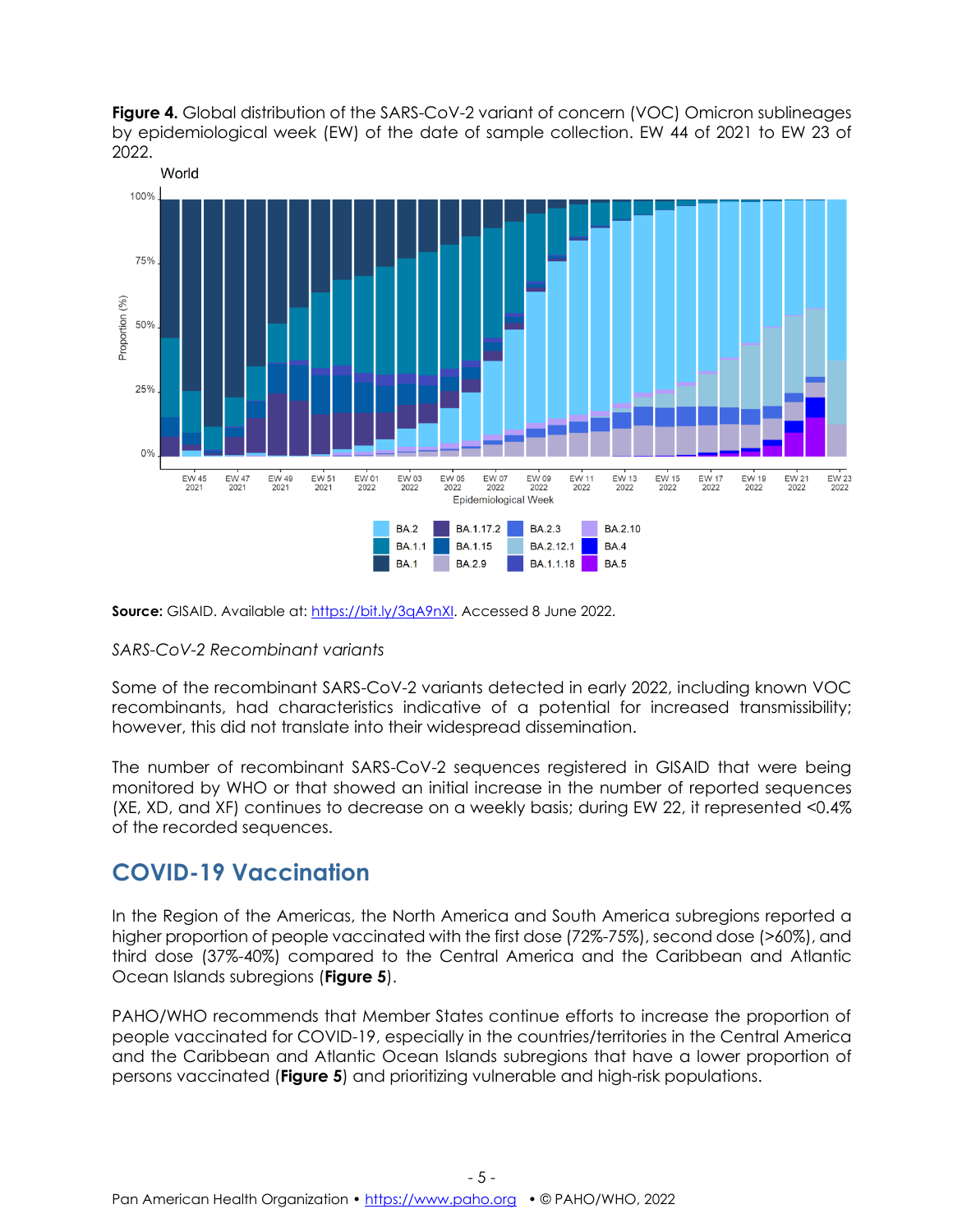To date, 22 studies have been conducted in 10 countries (Brazil, Canada, the Czech Republic, Denmark, Finland, Israel, Qatar, South Africa, the United Kingdom, and the United States of America), which have evaluated the duration of protection of five VOC Omicron vaccines (six studies evaluated the vaccine effectiveness (VE) of the primary vaccination series only, four evaluated the VE of the booster vaccine only, and 12 evaluated both). The findings of these studies show a reduced VE of the primary series of COVID-19 vaccines for the VOC Omicron (*severe disease, symptomatic disease, and infection*). The same was observed for the other VOCs. However, it is important to note that the VE estimates for VOC Omicron remain higher for avoiding *severe disease* in most studies (1).

In the Region of the Americas, since the beginning of the COVID-19 pandemic, periodic analyses of VE for COVID-19 have been carried out, including evaluations by types of SARS-CoV-2 variants in selected countries, as part of the collaboration activities through the Severe Acute Respiratory Infections Network (SARInet) and the Network for the Evaluation of the Effectiveness of the Vaccine in Latin America and the Caribbean-influenza (REVELAC-i), based on sentinel surveillance of severe acute respiratory infections (8).

Booster vaccination substantially improves VE for all outcomes and for all scheduled combinations with estimates available for both the primary series and booster vaccination. After booster vaccination, VE declines over time, to a greater extent for *symptomatic disease and infection* than for *severe disease*. Studies evaluating the EV of booster vaccination after six months are needed in order to assess prolonged protection (1).





Source: COVID-19 vaccination data. PAHO/WHO. Available at: [https://bit.ly/3xs98mZ.](https://bit.ly/3xs98mZ) Accessed 10 June 2022.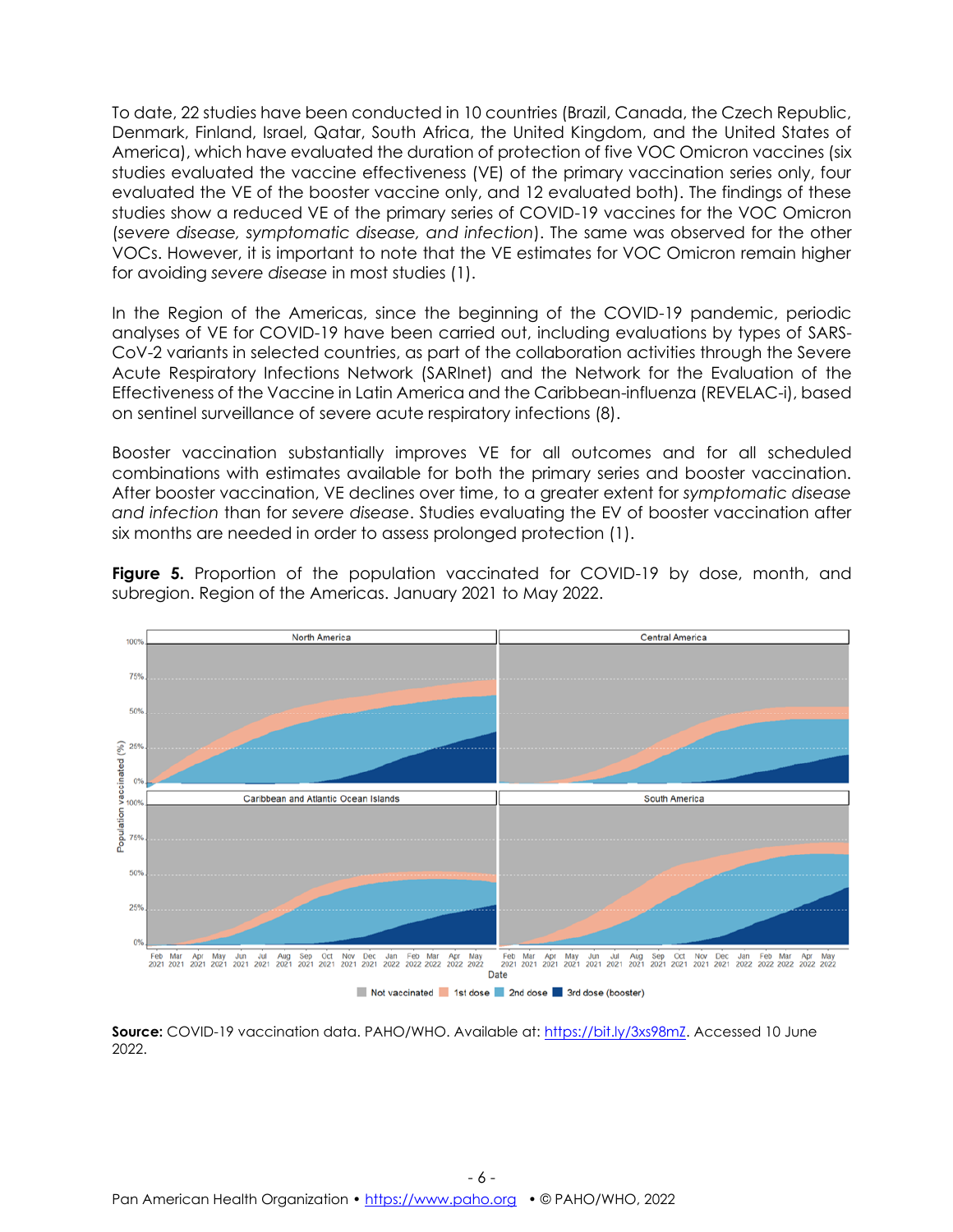# **Guidance for national authorities**

The countries and territories in the Region of the Americas, with the support of the Pan American Health Organization / World Health Organization (PAHO / WHO), are making efforts to increase the proportion of the population immunized; however, there is still a latent risk of recurrent outbreaks, including subsequent hospitalizations and deaths, occurring in different areas within the same country, simultaneously or at different times. This could again lead to an increase in hospitalizations and deaths, mainly in those areas with a high proportion of the population not immunized or partially immunized.

PAHO/WHO calls for continued efforts to guarantee the population's access to vaccines for COVID-19, to diagnostic tests that guide clinical management, as well as to ensure the proper management of patients at all levels of the healthcare system, especially among vulnerable and high-risk populations.

Given the new increase in cases and deaths from COVID-19 in some subregions of the Americas, PAHO/WHO urges Member States to strengthen surveillance of SARS-CoV-2, influenza, and other respiratory viruses, in order to detect clinical, epidemiological, and/or virological changes, as well as changes in the trends of outpatient cases, hospitalizations, and/or deaths, mainly in areas with a higher proportion of the unvaccinated or partially vaccinated population and among populations with a higher risk<sup>5</sup> of developing severe forms of COVID-19. PAHO/WHO urges Member States to consider that the simultaneous circulation of other viruses, such as respiratory viruses in the pediatric population, is another variable that increases the demand for health services and intensive care by vulnerable and high-risk groups.

PAHO/WHO urges Member States to carry out risk communication campaigns for COVID-19 aimed at the general population, health workers, and especially vulnerable and high-risk populations.

Additional PAHO/WHO recommendations can be found in the COVID-19 Epidemiological Alerts and Updates, which are available at: [https://bit.ly/3MP3qB6.](https://bit.ly/3MP3qB6)

<sup>5</sup> Patients with comorbidities, immunocompromised, over 60 years of age, pregnant women, displaced populations, populations living in overcrowded conditions, populations with difficulties in accessing health services, among others.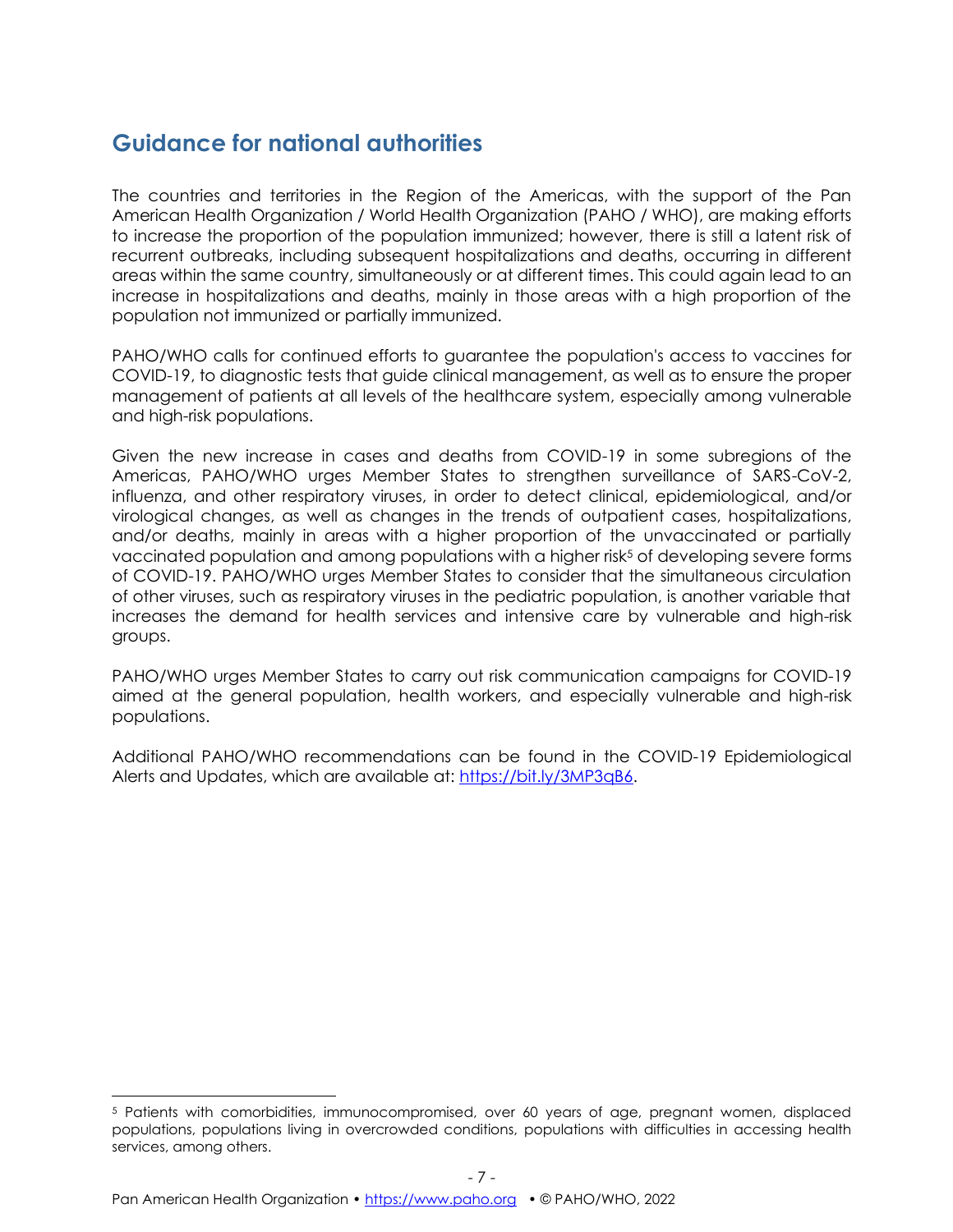The following are guidance, scientific reports, and other resources published by PAHO/WHO and WHO.

| Surveillance, rapid response teams,<br>and case investigation | <b>Clinical management</b>                 |
|---------------------------------------------------------------|--------------------------------------------|
|                                                               |                                            |
| WHO resources available at:                                   | WHO resources available at:                |
| https://bit.ly/30zjmCj                                        | https://bit.ly/3li6wQB                     |
| PAHO/WHO resources available at:                              | PAHO/WHO resources available at:           |
| https://bit.ly/36DJi3B                                        | https://bit.ly/3sadTxQ                     |
| Laboratory                                                    | Infection prevention and control           |
| WHO resources available at:                                   | WHO resources available at:                |
| https://bit.ly/3d3TJ1g                                        | https://bit.ly/3d2ckuV                     |
| PAHO/WHO resources available at:                              | PAHO/WHO resources available at:           |
| https://bit.ly/3oD2Qen                                        | https://bit.ly/3nwyOaN                     |
| <b>Critical preparedness and response</b>                     | Travel, Points of entry, and border health |
|                                                               |                                            |
| WHO resources available at:                                   | WHO resources available at:                |
| https://bit.ly/3ljWHBT                                        | https://bit.ly/3ivDivW                     |
|                                                               |                                            |
| PAHO/WHO resources available at:                              | PAHO/WHO resources available at:           |
| https://bit.ly/36DJi3B                                        | https://bit.ly/36DJi3B                     |
| Schools, workplaces, & other institutions                     | <b>Other resources</b>                     |
| WHO resources available at:                                   | WHO resources available at:                |
| https://bit.ly/3d66iJO                                        | https://bit.ly/33zXgRQ                     |